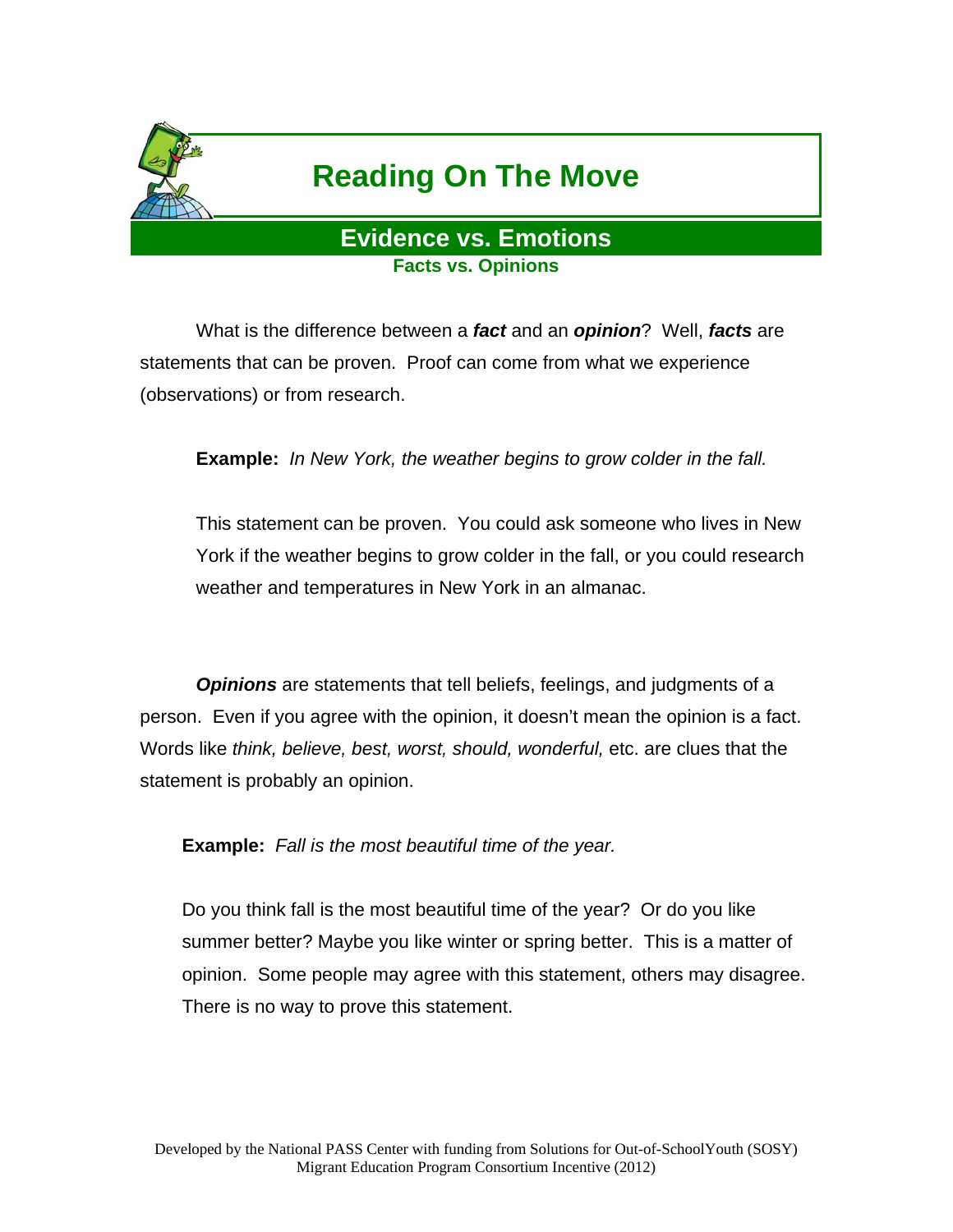Let's practice! Decide whether you think the statements below are facts or opinions. Write an **F** on the line if you think the statement is a fact and an **O** if you think the statement is an opinion. The first one is done for you.

- **\_F** 1. The truck was dirty.
- **\_\_\_\_ 2.** The woman lost her luggage.
- **3.** We think Dennis committed the crime.
- **\_\_\_\_ 4.** City Hall is the tallest building in town.
- **\_\_\_\_ 5.** That show was not very good.
- **6.** I didn't wear a coat.
- **\_\_\_\_ 7.** The Beatles were the best band in history.
- **8.** I believe we can win this game.
- **\_\_\_\_ 9.** I am the first person in my family to go to college.
- **\_\_\_\_ 10.** This chair is wet.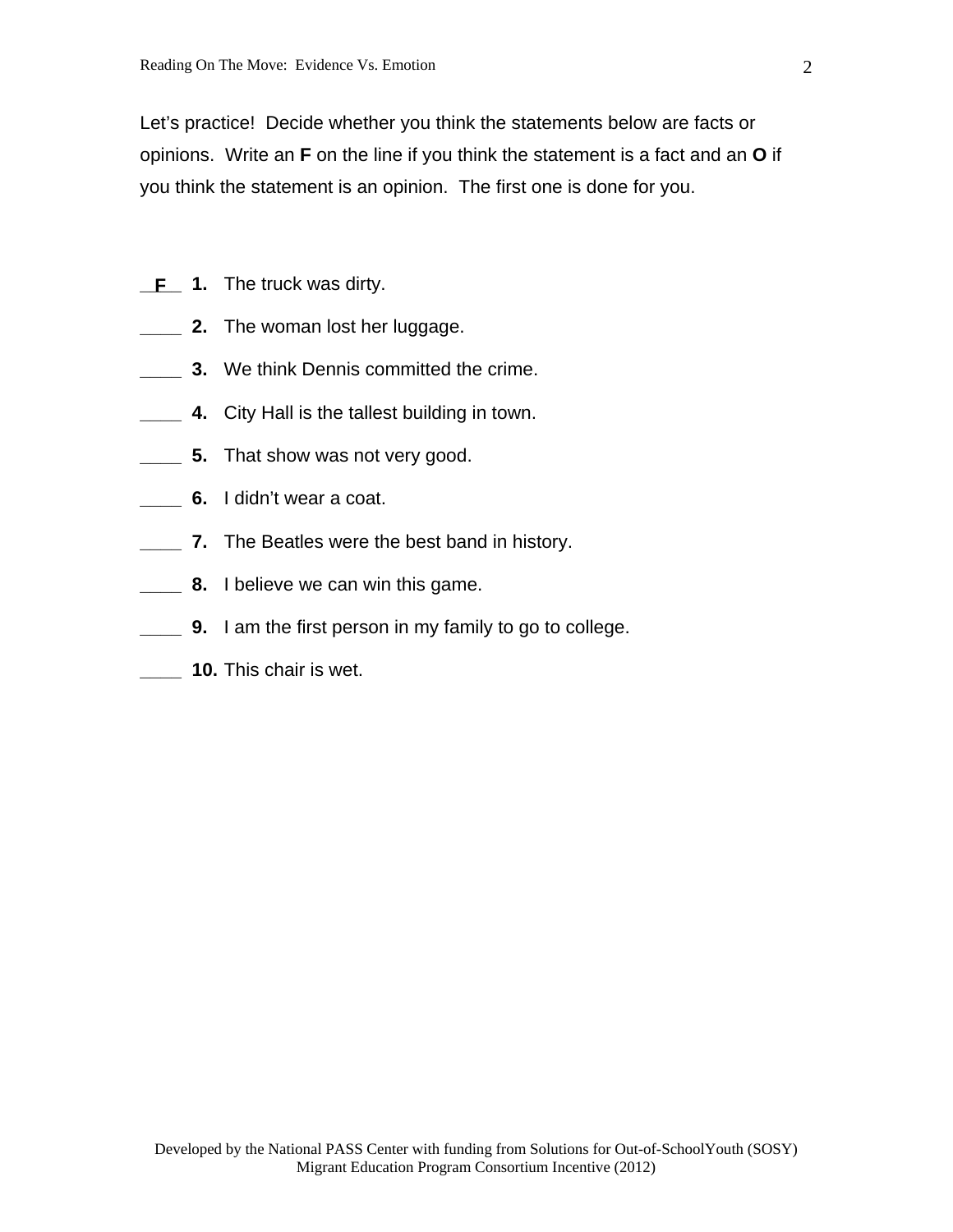Keep in mind that both facts and opinions can change. That is why it is important to have evidence for support. Let's explore this!

**Example:** *Grass is green.*

Usually this statement is a fact; however, is grass *always* green? If there is a drought, grass turns brown. That means this fact can change. Giving supporting evidence proves the fact. For example, "*We have had some rain, so the grass is green*." It is important to be able to support your facts with evidence (other facts) so you can prove to your audience that your fact is true.

Opinions can also change. Sometimes when evidence is provided that goes against an opinion, the person will change his/her opinion. Often times, it is the goal of persuasive writing to provide evidence to change the opinion of the audience. Remember, providing evidence is very important to support your opinion.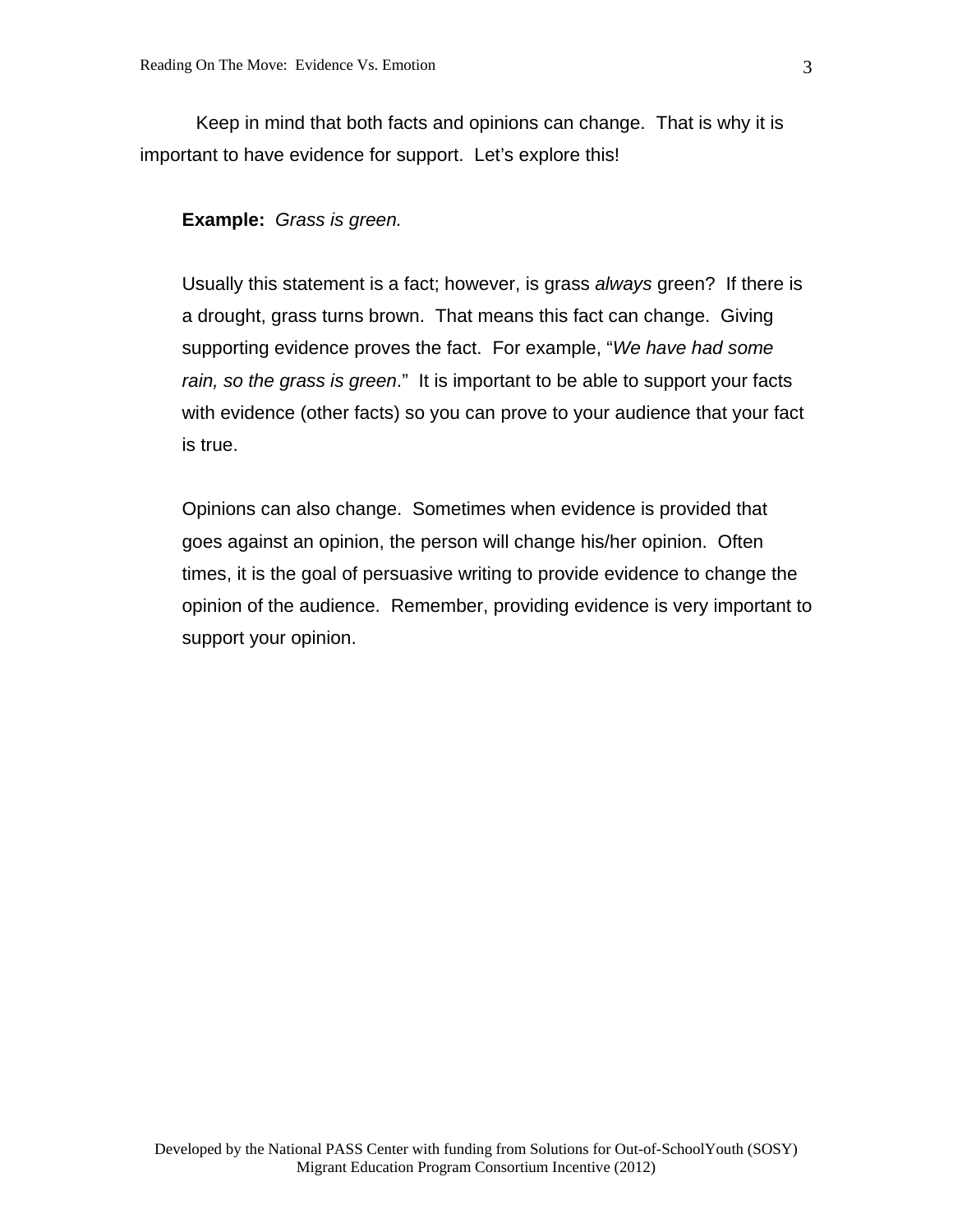Now practice writing some facts and opinions. Complete each sentence below. If you don't know a fact about any of the topics below, you may look up information on the Internet or at the library.

# **Example***: Penguins:*

*I think that penguins are the cutest animal. (opinion) I know that penguins cannot fly. (fact)* 

#### **11. The sun:**

| 12. | <b>Dinosaurs:</b>         |  |
|-----|---------------------------|--|
|     |                           |  |
|     |                           |  |
| 13. | <b>Space exploration:</b> |  |
|     |                           |  |
|     |                           |  |
| 14. | Fruit:                    |  |
|     |                           |  |
|     |                           |  |
| 15. | <b>Vegetables:</b>        |  |
|     |                           |  |
|     |                           |  |
| 16. | <b>Motorcycles:</b>       |  |
|     |                           |  |
|     |                           |  |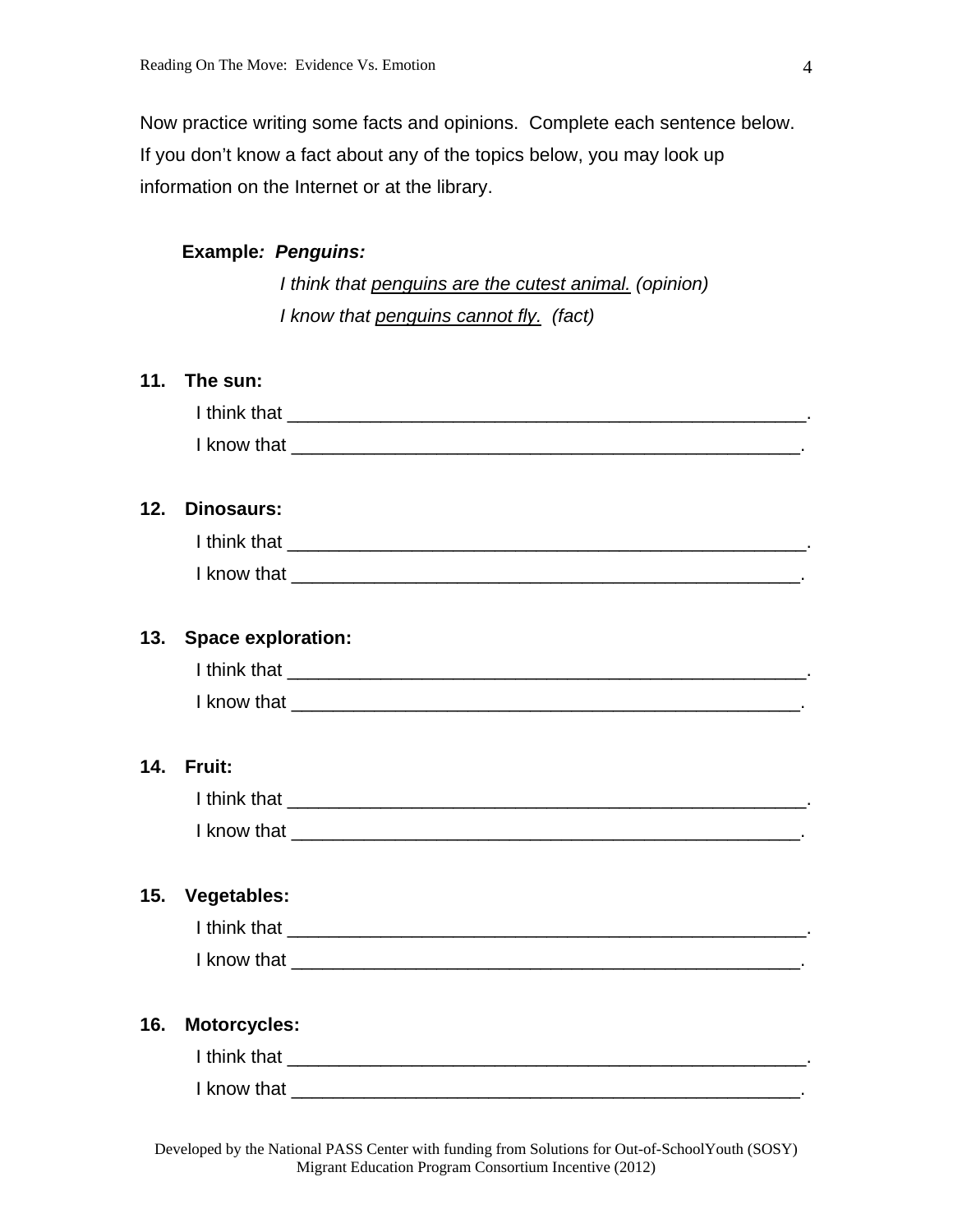Write five facts. Follow each fact with some evidence.

|     | <b>Example:</b> <i>This pie is hot. It just came out of the oven.</i><br>(fact) (evidence)                            |                                                                                                                       |  |  |  |
|-----|-----------------------------------------------------------------------------------------------------------------------|-----------------------------------------------------------------------------------------------------------------------|--|--|--|
|     |                                                                                                                       |                                                                                                                       |  |  |  |
|     |                                                                                                                       |                                                                                                                       |  |  |  |
|     |                                                                                                                       |                                                                                                                       |  |  |  |
| 17. |                                                                                                                       | <u> 1980 - Jan Samuel Barbara, margaret eta bat zen arte</u>                                                          |  |  |  |
|     |                                                                                                                       |                                                                                                                       |  |  |  |
|     |                                                                                                                       |                                                                                                                       |  |  |  |
|     |                                                                                                                       |                                                                                                                       |  |  |  |
| 18. |                                                                                                                       |                                                                                                                       |  |  |  |
|     |                                                                                                                       |                                                                                                                       |  |  |  |
|     |                                                                                                                       |                                                                                                                       |  |  |  |
|     |                                                                                                                       |                                                                                                                       |  |  |  |
| 19. |                                                                                                                       |                                                                                                                       |  |  |  |
|     |                                                                                                                       |                                                                                                                       |  |  |  |
|     |                                                                                                                       |                                                                                                                       |  |  |  |
| 20. | <u> 1999 - Johann John Harry, mars and de fin de fin de fin de fin de fin de fin de fin de fin de fin de fin de f</u> |                                                                                                                       |  |  |  |
|     |                                                                                                                       |                                                                                                                       |  |  |  |
|     |                                                                                                                       |                                                                                                                       |  |  |  |
|     |                                                                                                                       |                                                                                                                       |  |  |  |
| 21. |                                                                                                                       | <u> 1980 - Johann Harry Harry Harry Harry Harry Harry Harry Harry Harry Harry Harry Harry Harry Harry Harry Harry</u> |  |  |  |
|     |                                                                                                                       |                                                                                                                       |  |  |  |
|     |                                                                                                                       |                                                                                                                       |  |  |  |

Now, write two opinions. Follow each opinion with some evidence.

|     | Example: Sulfur smells bad. It smells like rotten eggs.<br>(opinion)<br>(evidence) |  |  |  |
|-----|------------------------------------------------------------------------------------|--|--|--|
|     |                                                                                    |  |  |  |
| 22. |                                                                                    |  |  |  |
|     |                                                                                    |  |  |  |
| 23. |                                                                                    |  |  |  |
|     |                                                                                    |  |  |  |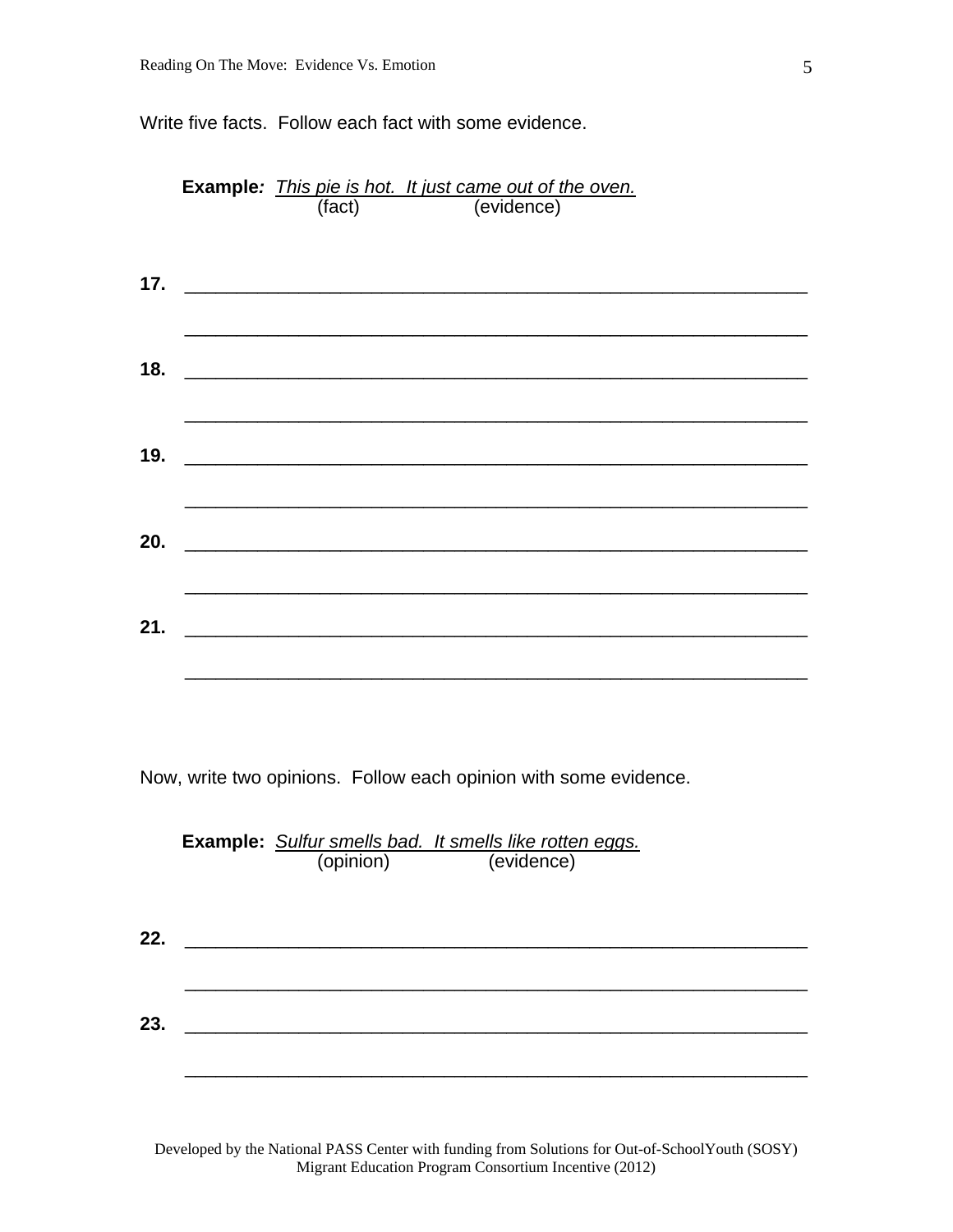Much like an opinion, a *generalization* is a statement that cannot be proven. Generalizations usually include words like *all, always,* and *never*. These words allow for no exceptions. Often times there are exceptions to most statements.

**Example:** *Never trust little boys.* 

This statement is a generalization and it is false. There may be little boys you should not trust, but there are also little boys who you can trust.

 When a general statement is followed by a specific example, a logical conclusion can be drawn. The example must be true in order to draw a conclusion that is true. If the example is false, the conclusion will be false.

#### **Formula:** *General statement. + Specific example. = Conclusion.*

**Example:** *All engines make noise. + Cars have engines. = Cars make noise.*

From the general statement and specific example, a logical conclusion was drawn.

If the statement were:

*All engines make noise. + Bicycles have engines. = Bicycles make noise.* 

The *specific example* is false, which then makes the conclusion false.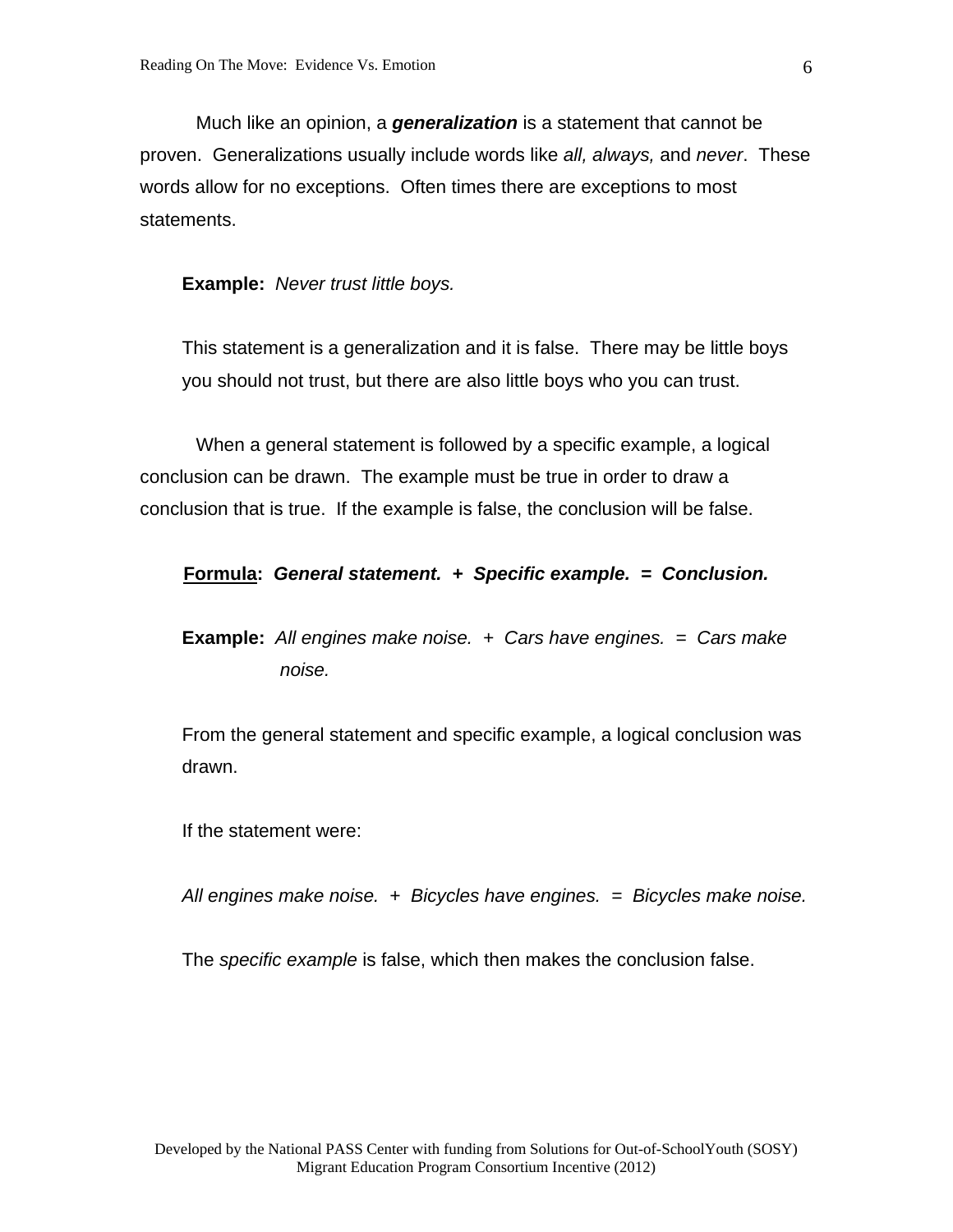Complete each formula below. The statement is written for you. Write a specific example and draw a conclusion. The first one is done for you.

|  | Dachshunds bark.                                                                                                                                                                          |  |
|--|-------------------------------------------------------------------------------------------------------------------------------------------------------------------------------------------|--|
|  |                                                                                                                                                                                           |  |
|  | 26. All vegetables are healthy. + __________________________________. =                                                                                                                   |  |
|  | 27. All wild animals are dangerous. + _______________________________. =                                                                                                                  |  |
|  |                                                                                                                                                                                           |  |
|  | 29. Plants need water to grow. + _________________________________. =<br>and the control of the control of the control of the control of the control of the control of the control of the |  |
|  |                                                                                                                                                                                           |  |
|  |                                                                                                                                                                                           |  |

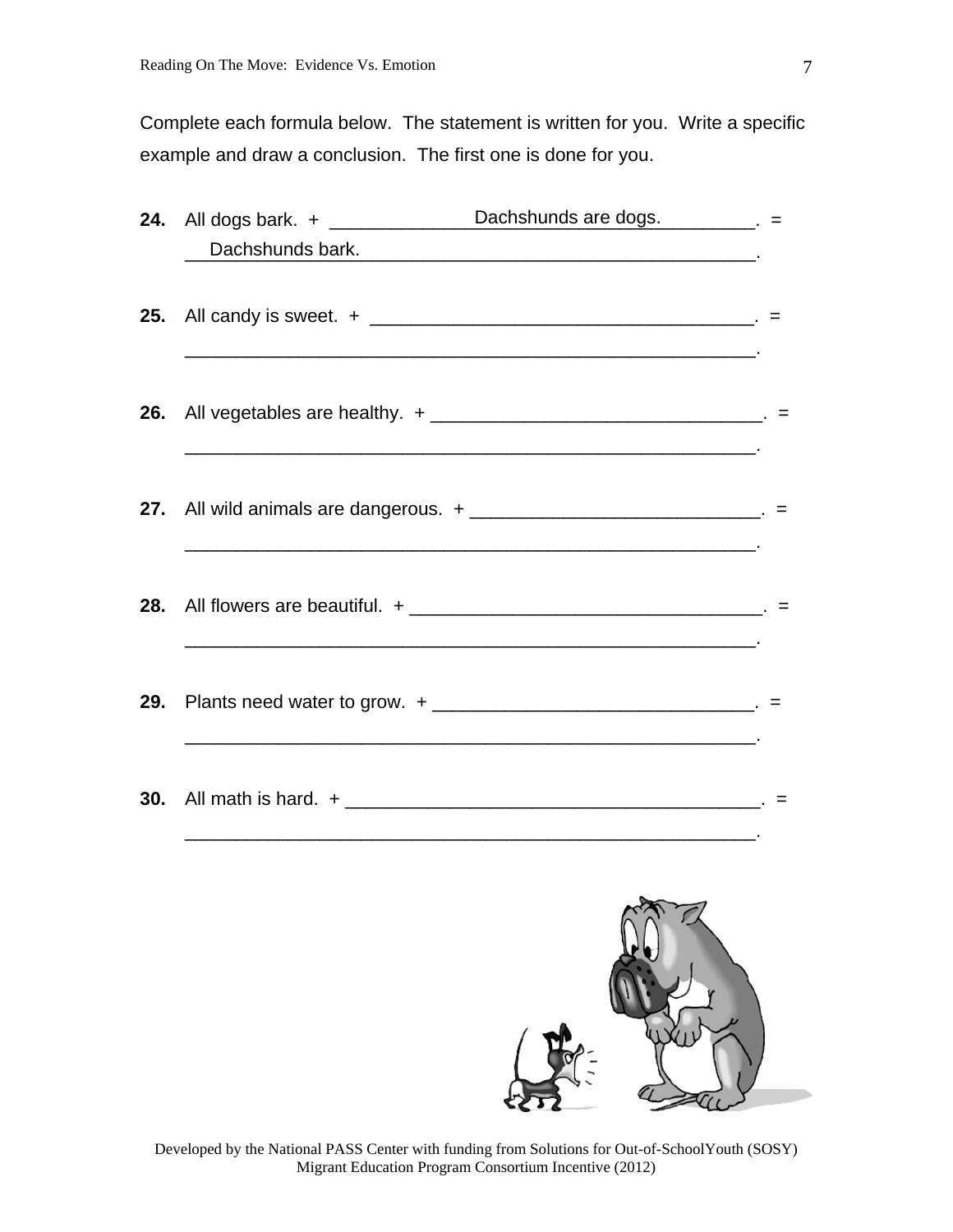There are other ways to draw conclusions when you read. Drawing conclusions is similar to making an inference. Making an inference is when you use information that is stated directly to figure out a message that is unstated or hinted at in the text. However, when drawing a conclusion you use what you have read along with your own personal experiences.

# **Formula:** *Stated facts + Implied facts + Personal experience/knowledge = Conclusion.*

**Example:** *History shows us that many people mistreat dogs. They have felt that dogs do not feel emotions. Some people have made a living forcing dogs to fight to their death. Dog fighting rings are still found today. People bet money on which dog they think will survive the fight.* 

> *There is much evidence of dogs showing human emotions. For example, some dogs are trained to warn their owners if they are going to have a seizure. It has been documented that dogs appear to grieve over the loss of a friend, whether animal or human. Some studies have shown dogs being able to sense when their owner is sad or ill. Dogs can also be very curious animals; some might even call them nosey. Often times dogs will want to show owners what they have found.*

So, what conclusion can be drawn about the emotions of dogs?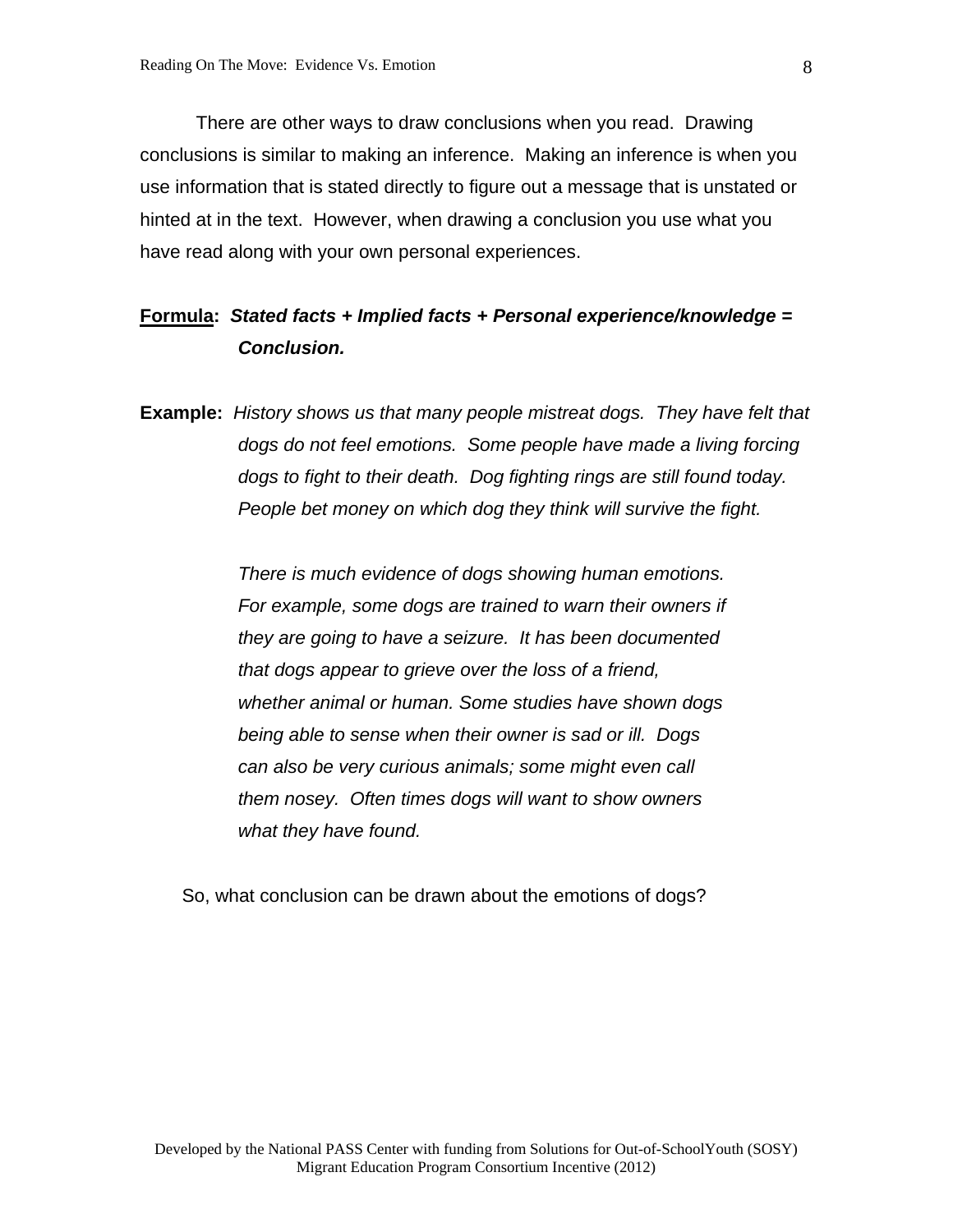## *Stated facts:*

- Dogs can be trained to warn their owners before a seizure hits.
- Dogs grieve over the loss of a friend.
- Dogs can sense when their owner is sad or ill.

#### *Implied facts:*

- Dogs are curious and want to communicate with their owners.

#### *Personal experience/knowledge:*

- My dog is excited to see me when I get home and he is sad when I leave.

#### *Conclusion:*

- I believe dogs feel human emotions such as happiness, sadness, grief, and curiosity.

 It is important to remember that the conclusions you draw may be different from conclusions drawn by other readers because you may have different personal experience and knowledge. What you bring to your reading is just as important as the information you gather while you are reading.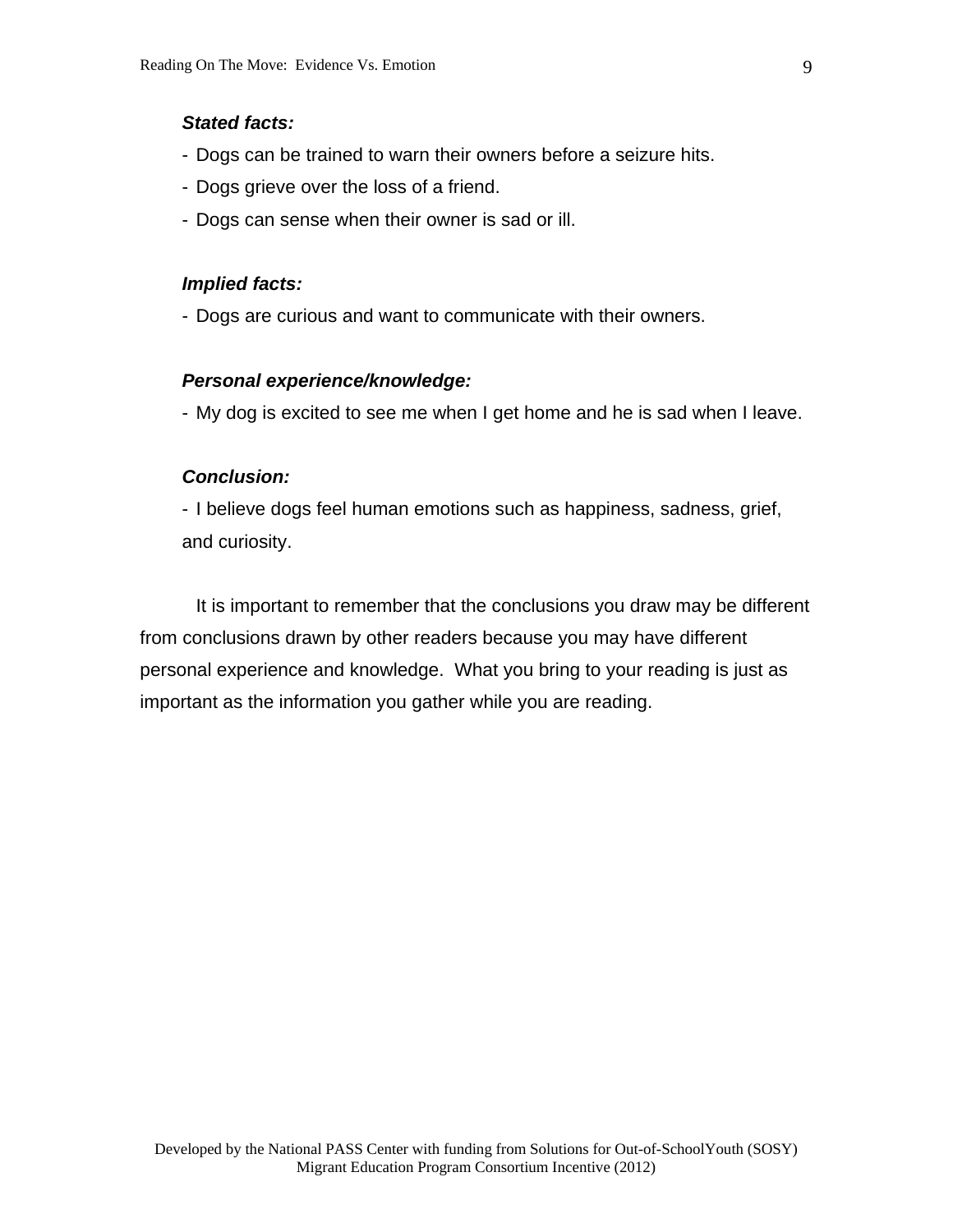This report on herbs was written by Humberto Vasquez, a migrant worker. Read the report and answer the questions on the next page.

 An herb is a low-growing plant that has a fleshy or juicy stem when it is young. The stems of some herbs develop hard, woody tissue when they grow old. Most herbs are perennials. The tops die but the roots remain alive and produce new plants year after year. Some herbs are annuals though. They die completely each year. These the gardener replaces by planting new seeds. The word "herb" comes from the Latin word "herba," meaning grass, green stalks or blades. Botanists use the word to mean any plant with soft, succulent tissues. But many people use the word to mean only herbs with some economic value.

 Some herbs are used in cooking, to flavor foods. Others give scents to perfumes. Still others are used for medicines. Some herbs, like balm and sage, are valued for their leaves. Saffron is picked for its buds and flowers. Fennel seeds are valuable in relishes and seasoning. Vanilla fruit pods yield vanilla flavoring. Ginseng is valued for its aromatic roots.

 People often grow herbs in their gardens. The plants grow well with little care. Gardeners plant the herbs in good soil that has been well-cultivated. They choose a sunny spot that is easily accessible. When the herbs begin to grow, the gardener keeps the soil loose and free from weeds. When the plants are grown, the leaves, stems, or seeds are dried. These are pounded to a fine powder, placed in airtight containers, and then stored for later use.

 Although herbs have little food value, they make food tasty and more flavorful. Cooking with herbs has become a culinary art, and it adds great interest to any menu.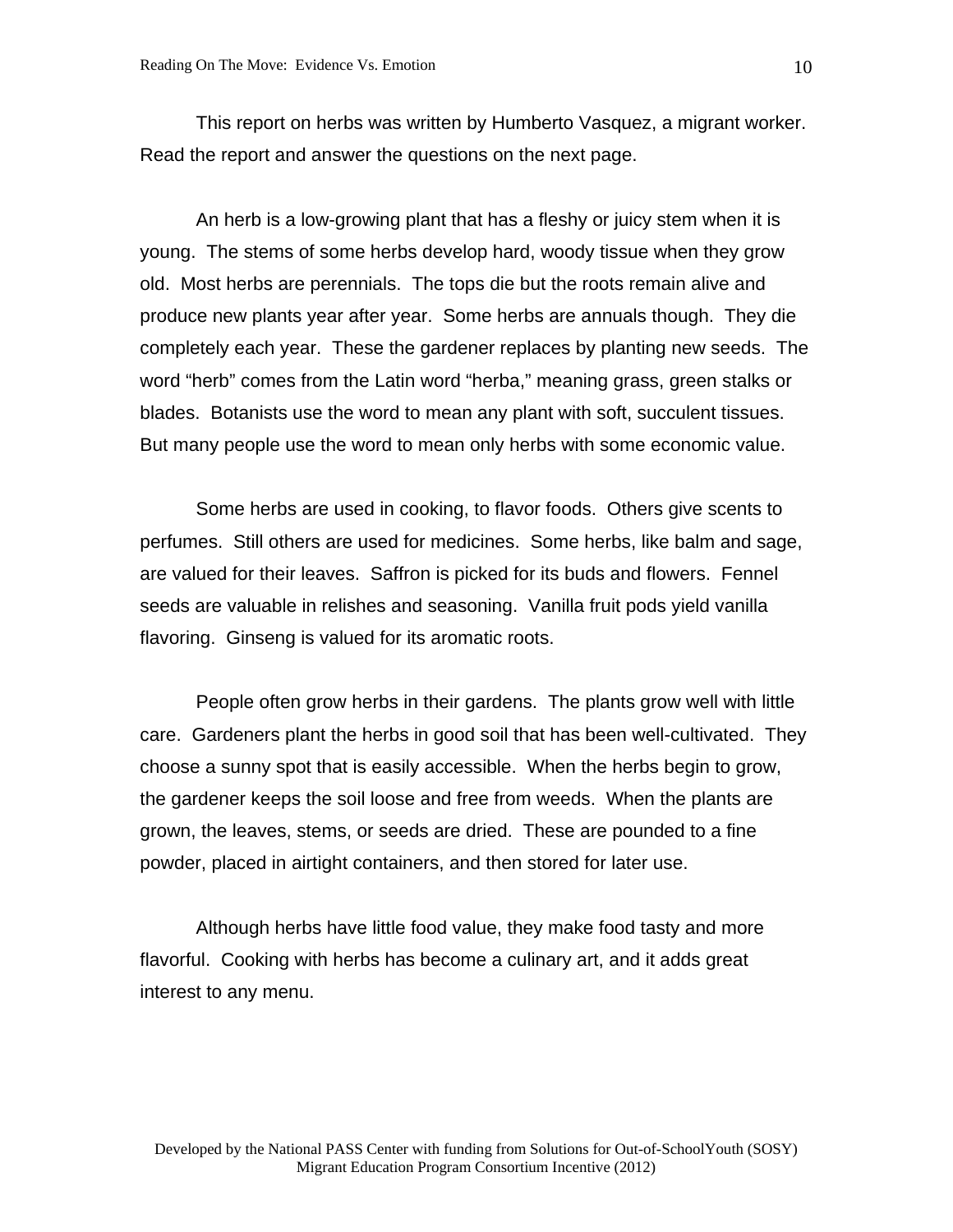Decide whether each statement is true or false based on what you have read about herbs. Write a **T** for true and an **F** for false.

**2001.** Perennials are plants that produce new plants year after year.

\_\_\_\_\_\_\_\_\_\_\_\_\_\_\_\_\_\_\_\_\_\_\_\_\_\_\_\_\_\_\_\_\_\_\_\_\_\_\_\_\_\_\_\_\_\_\_\_\_\_\_\_\_\_\_\_\_\_

\_\_\_\_\_\_\_\_\_\_\_\_\_\_\_\_\_\_\_\_\_\_\_\_\_\_\_\_\_\_\_\_\_\_\_\_\_\_\_\_\_\_\_\_\_\_\_\_\_\_\_\_\_\_\_\_\_\_

\_\_\_\_\_\_\_\_\_\_\_\_\_\_\_\_\_\_\_\_\_\_\_\_\_\_\_\_\_\_\_\_\_\_\_\_\_\_\_\_\_\_\_\_\_\_\_\_\_\_\_\_\_\_\_\_\_\_

\_\_\_\_\_\_\_\_\_\_\_\_\_\_\_\_\_\_\_\_\_\_\_\_\_\_\_\_\_\_\_\_\_\_\_\_\_\_\_\_\_\_\_\_\_\_\_\_\_\_\_\_\_\_\_\_\_\_

\_\_\_\_\_\_\_\_\_\_\_\_\_\_\_\_\_\_\_\_\_\_\_\_\_\_\_\_\_\_\_\_\_\_\_\_\_\_\_\_\_\_\_\_\_\_\_\_\_\_\_\_\_\_\_\_\_\_

\_\_\_\_\_\_\_\_\_\_\_\_\_\_\_\_\_\_\_\_\_\_\_\_\_\_\_\_\_\_\_\_\_\_\_\_\_\_\_\_\_\_\_\_\_\_\_\_\_\_\_\_\_\_\_\_\_\_

\_\_\_\_\_\_\_\_\_\_\_\_\_\_\_\_\_\_\_\_\_\_\_\_\_\_\_\_\_\_\_\_\_\_\_\_\_\_\_\_\_\_\_\_\_\_\_\_\_\_\_\_\_\_\_\_\_\_

\_\_\_\_\_\_\_\_\_\_\_\_\_\_\_\_\_\_\_\_\_\_\_\_\_\_\_\_\_\_\_\_\_\_\_\_\_\_\_\_\_\_\_\_\_\_\_\_\_\_\_\_\_\_\_\_\_\_

- **10. 32.** The word "herba" is a Greek word meaning soft plants.
- **\_\_\_\_ 33.** Herbs can be used for cooking, perfumes, and medicine.
- **14.** Planting herbs takes a lot of time and energy.
- **10.1235.** Herbs do not need to grow in sunny areas.
- **10. 2000** 36. Cooking with herbs has become a culinary art.
- **37.** Write three stated facts about herbs:

- **38.** Write one implied fact about herbs:
- **39.** What personal experience do you have with herbs?

**40.** Write one conclusion you can make about herbs:

| <b>8- Answer Key</b> |     |    |  |                    |          |                    |   |
|----------------------|-----|----|--|--------------------|----------|--------------------|---|
| 1.<br>2.<br>2        | - F | 5. |  | $\mathbf{z}$<br>9. | $\Omega$ | $\blacksquare$ 10. | F |